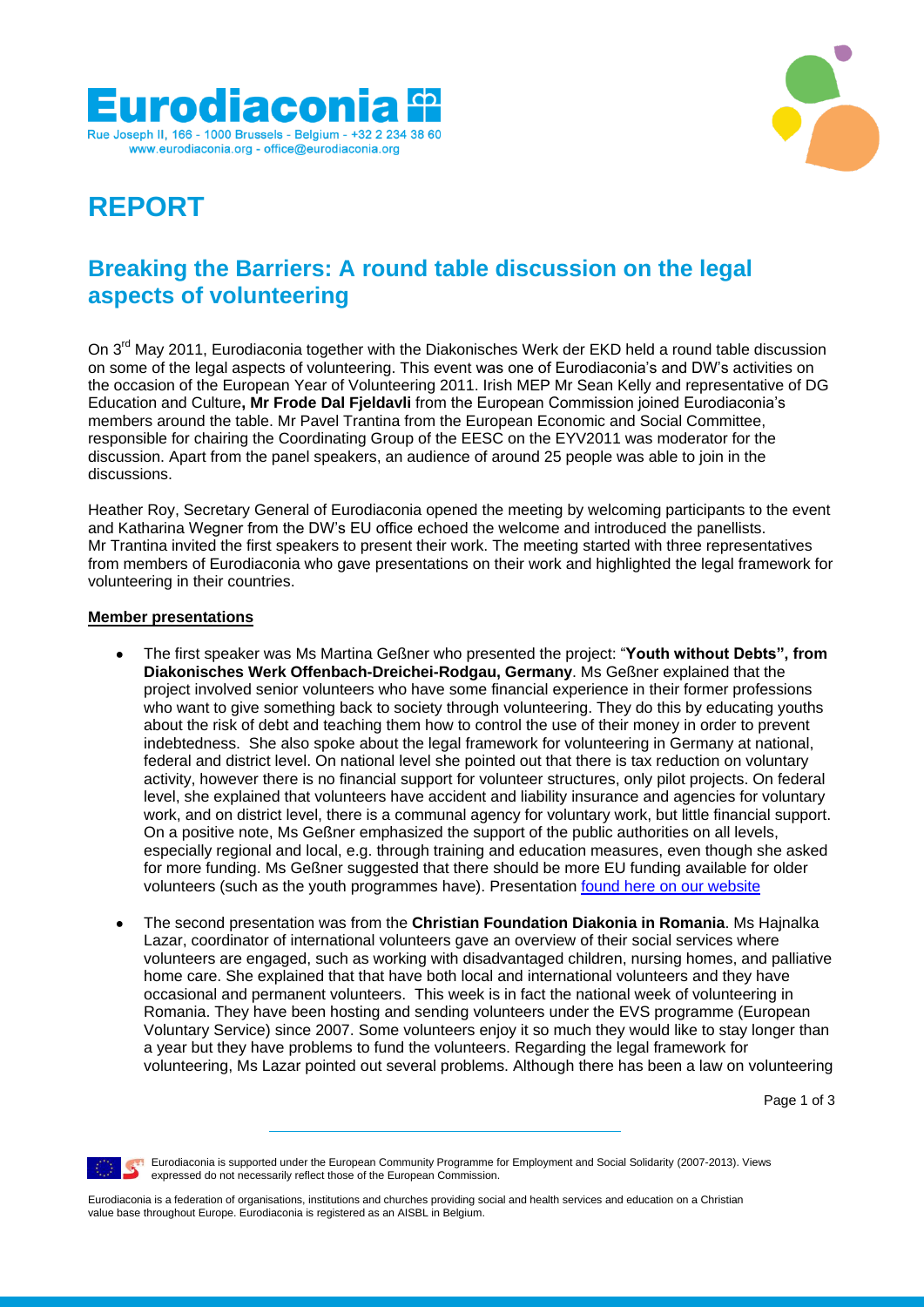



in Romania, it is too vague and there is still no volunteer status. Furthermore, there is no budget for voluntary service and therefore no financial support from the state, there is a need for the state to recognise the value of volunteering, which she explained, is currently not acknowledged and there is very little information about volunteering. If she could have one request, it would be funding for volunteer coordinators; she stressed that volunteer management needs financial support. On a positive note, discussions on volunteering with the government are taking place including what the role of the state should be financially to support volunteering and how to improve CRS. Presentation [found here on our website](http://www.eurodiaconia.org/diaconia-news/1508-report-available-on-round-table-on-legal-aspects-of-volunteering-)

From the Netherlands Mr Daan Verbaan from **Kerk in Actie presented the "Togetthere" programme** which is the International Youth programme of ICCO and Kerk in Actie. As well as engaging international volunteers globally, they engage local volunteers who want to do a Social Diaconal Year program in the Netherlands. To do so they cooperate with 20-50 social and diaconal institutions. Regarding the legal framework in the Netherlands, Mr Verbaan explained that one major issue is that there is no clear status for volunteers. For years it has been difficult or impossible to obtain visa for Hungarian volunteers and now they have the same difficulties with volunteers from neighbouring countries like Ukraine and other countries outside the EU. The European Youth Pass and Youth in Action programme are good but the political will was still needed in the Netherlands. He also said it was a challenge to engage young people in volunteering. On the positive side there are collective insurance packages for volunteers within organisations. Presentation [found here on our](http://www.eurodiaconia.org/diaconia-news/1508-report-available-on-round-table-on-legal-aspects-of-volunteering-)  [website](http://www.eurodiaconia.org/diaconia-news/1508-report-available-on-round-table-on-legal-aspects-of-volunteering-)

#### **Reactions from the panel**

**Mr Frode Dal Fjeldavli, from DG Education and Culture, from the European Commission** working on the EVS under the Youth in Action programme thanked the speakers for their presentations. He encouraged the members who had presented their work to go on trying to do international volunteering with people from outside the EU even if it seems impossible. He stressed that we should simply not give up in challenging the situation. He also welcomed the intergenerational approach to volunteering shown by the projects. He also noted that there was no central co-ordination of the volunteering agenda across the Commission which meant that there were difference focal points. In the 2011 year it was hoped that there could be more coordination.

**Member of European Parliament Mr Seán Kelly** explained that he was grateful for the invitation even though he was only stepping in for fellow MEP Marian Harkin. He spoke of his own personal engagement in voluntary work and stressed the great value and importance of volunteering, particularly during this time of economic crisis where some needs in communities would not be met if it were not for volunteers. He highlighted that even through this tends to be a subject that the Member States have competency in, the EU can be useful for sharing of best practice as well as ensuring conditions that allow volunteering to flourish.

The discussion was then opened up to the audience. A question was asked to the Commission regarding the state of play or follow up of the 2004 Directive (2004/114/EC) on the conditions of admission of third-country nationals for the purposes of studies, pupil exchange, unremunerated training or voluntary service. Mr Frode Dal Fjeldavli responded that there was a need to ensure adequate follow up and that member states needed to ensure that such directives were applied in their own countries

### **Conclusions**

Catherine Storry from Eurodiaconia gave the closing remarks and thanked her speakers and audience for their participation. She stressed that volunteers make a huge difference to our member organisations as social service providers and that Eurodiaconia wants to acknowledge this contribution today and indeed during the EYV 2011 in particular. She explained that Eurodiaconia's focus this year is on the contribution volunteering makes to promoting social cohesion and that the projects spoken about today reflected this brilliantly. She stressed however that the contribution made through volunteering is not always made visible.